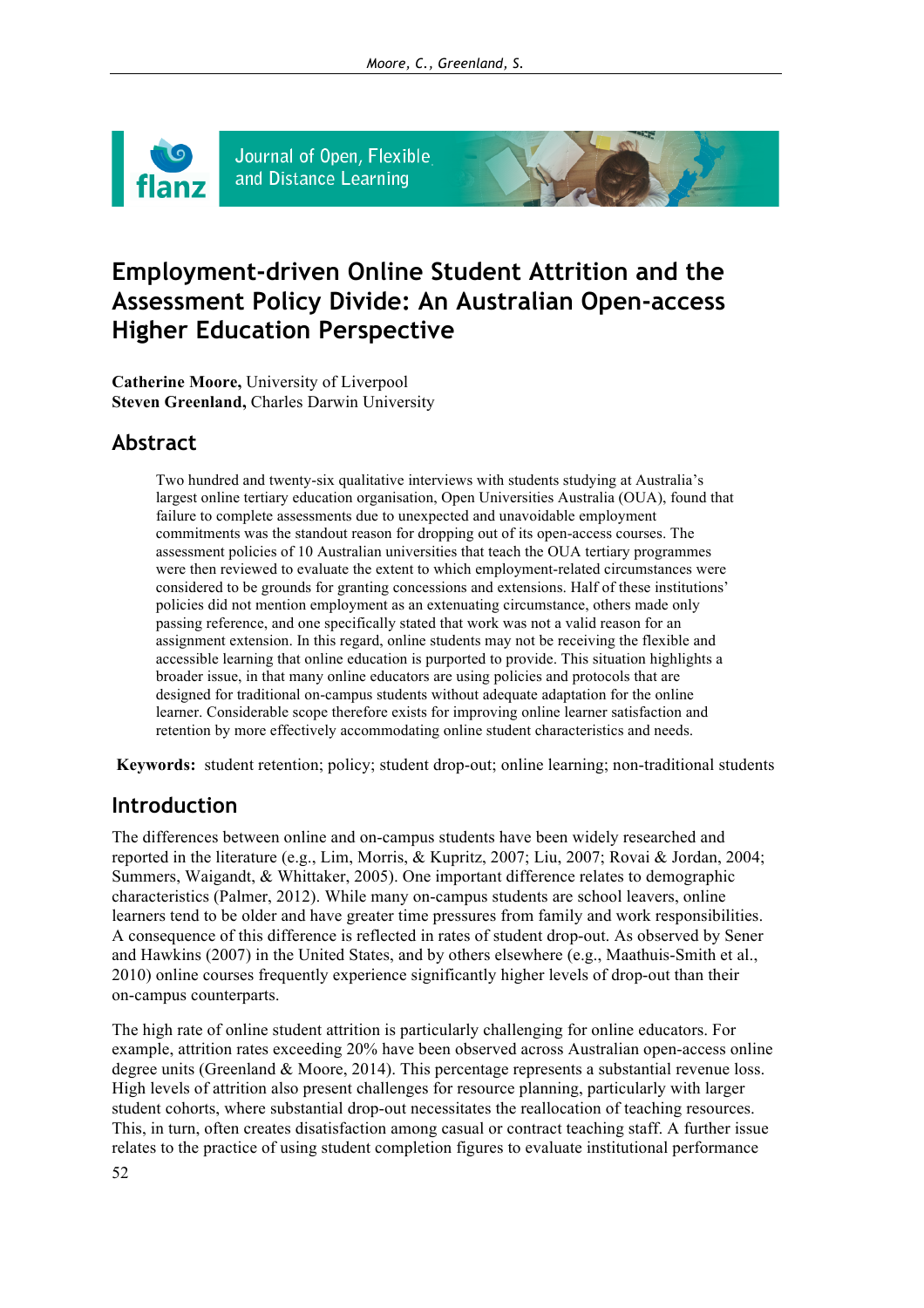(Maathuis-Smith et al., 2010). As illustration, the Australian Government published completion rates for Australian universities on 17 January 2017 (Department of Education and Training, 2017). These figures were then taken as quasi education quality indicators and immediately reported in the media (e.g., Martin & Fox-Koob, 2017). However, these media articles did not acknowledge the institutions' student demographic profiles, or the implications of these profiles for completion statistics. The media therefore presented a distorted perspective and negative publicity for those institutions that have greater numbers of non-traditional students. In reply, these institutions responded with their own media releases (e.g., "Unis Australia Calls for Perspective on Completion Rates", 2017), which explained that lower completion rates are characteristic of part-time, mature age, distance education students.

Understanding why more students drop out of online learning is essential to inform effective retention strategy (Simpson, 2013) and considerable research has sought to achieve this. Much of the past research has focused on improving online pedagogy and student engagement. Studies include Stacey's (2002) research into constructivist online learning environments; Browne's (2003) cooperative learning model; Gabriel's (2004) exploration into the benefits of online student interactions; Xie, Debacker, and Ferguson's (2006) study, which unpacked student motivation and participation in online learning; Powell, Tindal, and Millwood's (2008) study into personalisation of the online learning experience; and Dearnley and Matthew's (2007) investigation of the factors that contribute to study skill development. Safford and Stinton (2016) summarise other key contextual characteristics of online students that affect dropouts, including level of information and communications technology (ICT) skills; ICT resource availability; isolation, anxiety, and cognitive overload factors. Taipjutorus, Hansen, and Brown (2012) also considered learner confidence in their own study ability to be an important factor in determining online study success.

Despite the considerable research on retention, the main drivers of online student attrition are still not fully appreciated, and further investigation is required (Burns, 2013; O'Shea, Stone, & Delahunty, 2015). Also, while online and on-campus learner differences are widely acknowledged, many online programmes have been developed by simply adapting existing traditional on-campus programmes (Waugh & Su-Searle, 2014). In this regard, online educators might not be providing the online learner with the flexibility they promise. However, evaluating the extent to which learning flexibility is provided to online students is challenging. As Forsyth, Pizzica, Laxton, and Mahony (2010, p. 25) noted: "In the institutions that identify their mission within more traditional boundaries, such as campus-focused universities, it is more difficult to evaluate the institutional capacity for flexibility beyond the eLearning strategy". Interestingly, the design of policies and procedures for online degrees has received limited research attention. An additional worthwhile avenue of investigation therefore concerns the design of online programme policies and the extent to which these accommodate and provide flexibility in relation to the specific needs and characteristics of online students.

This study contributes by identifying the main driver of online student attrition in an Australian open-access education context. Institutional programme protocol is then evaluated to assess the extent to which related policies accommodate the main attrition driver. In this manner it should be possible to expose policy dimensions that do not match online student needs and to then recommend modifications for improving study flexibility and retention.

### **Research context**

This study investigates student attrition and policy in Open Universities Australia (OUA), the largest online Australian tertiary educator. Open Universities Australia has more than 126,000 annual unit enrolments and more than 45,000 online students, 68% of whom are over 30 years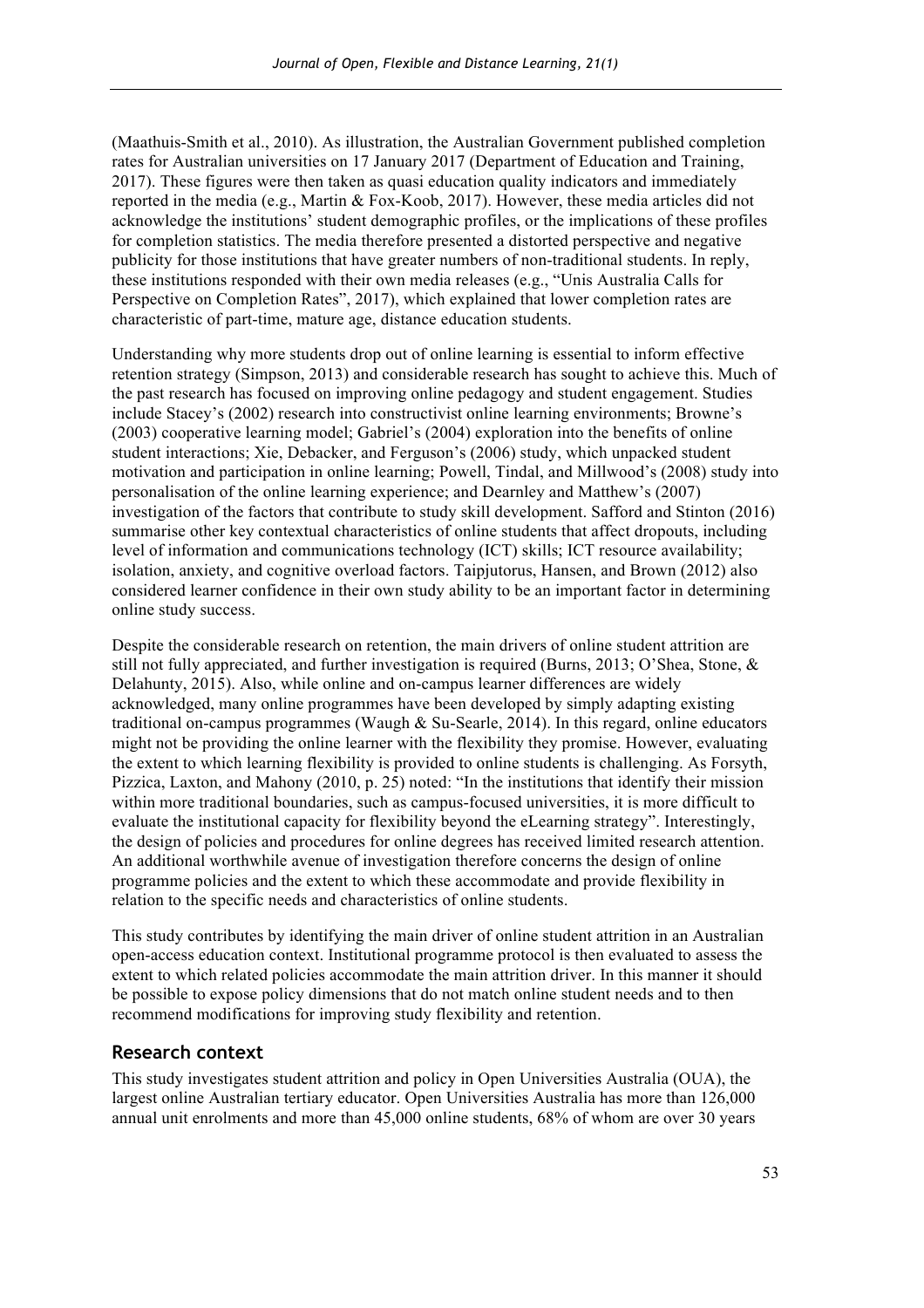old (Open Universities Australia, 2016). The research findings should therefore be of interest to the broader online education community that caters for similar non-traditional students.

Open Universities Australia schedules four 13-week study periods each academic year. The OUA degree programmes are taught by 10 Australian universities, which are referred to as providers. As accrediting institutions, these providers impose their own policies for their units and degrees. In this regard OUA is a very different higher education entity from the selfaccrediting Open University in the United Kingdom. The units making up OUA degree programmes are frequently taught by several institutions, with agreements relating to exemptions, credits, and recognition of prior learning. Therefore, while each provider delivers accredited degrees, they frequently do not deliver all the units in the programme, but rather core units and enough units to validate a student's award.

The majority of the online units offered via OUA were developed from the provider institutions' pre-existing on-campus programmes. However, unlike their on-campus counterparts, students enrolling on OUA units do not have to sign up for a whole programme and are permitted to (and often do) enrol on individual units. Furthermore, students may withdraw by a pre-census withdrawal deadline (usually around week three) without financial or academic penalty. In this regard OUA is considered to be an open-access educator and its students have the flexibility and freedom to try units without committing to a full degree.

# **Methodology and findings**

This research comprised two phases. First, in-depth interviews were conducted with students to identify the main reasons for dropping out of an OUA unit during the previous study period. The second research phase involved identifying and evaluating the policies of the 10 OUA provider universities to assess the extent to which they accommodated the main driver of attrition identified in Phase 1.

### **Phase 1: In-depth interviews with online student drop-outs**

While some previous researchers have used quantitative approaches to investigate online student attrition (e.g., Holder, 2007; Lee, Choi, & Kim 2013; Yasmin, 2013), others (e.g., O'Shea et al., 2015) have stressed the need for further qualitative investigation to provide more detailed insights. Two hundred and twenty-six telephone in-depth interviews, spread across the four annual study periods, were conducted with students who had recently withdrawn from a unit delivered by one of OUA's main providers. For this purpose a random sample of students who dropped out of a unit during the previous study period was compiled. Research ethics approval was gained for the project and interviews adhered to strict guidelines for telephone interviewing (National Health and Medical Research Council, 2015). An open-ended interview schedule was used to probe the broad array of reasons that had influenced student drop-out, with a particular focus on identifying the single most important driving factor. The conversations were recorded and verbatim transcripts produced. These were then analysed using thematic content analysis (Braun & Clarke, 2014).

#### **Phase 1 findings**

The in-depth interviews enabled a diverse set of attrition drivers to be identified. Figure 1 shows that employment accounted for 35.8% of drop-outs and was by far the most frequently given main reason. During the previous study period many employed students had experienced unanticipated work challenges, which necessitated additional effort and took priority over their studies. These challenges related to increased workload demands due to changing work roles, covering for other staff, increased responsibilities, promotion, work-related travel, and starting a new job. The main consequence of the unanticipated work challenges was that students were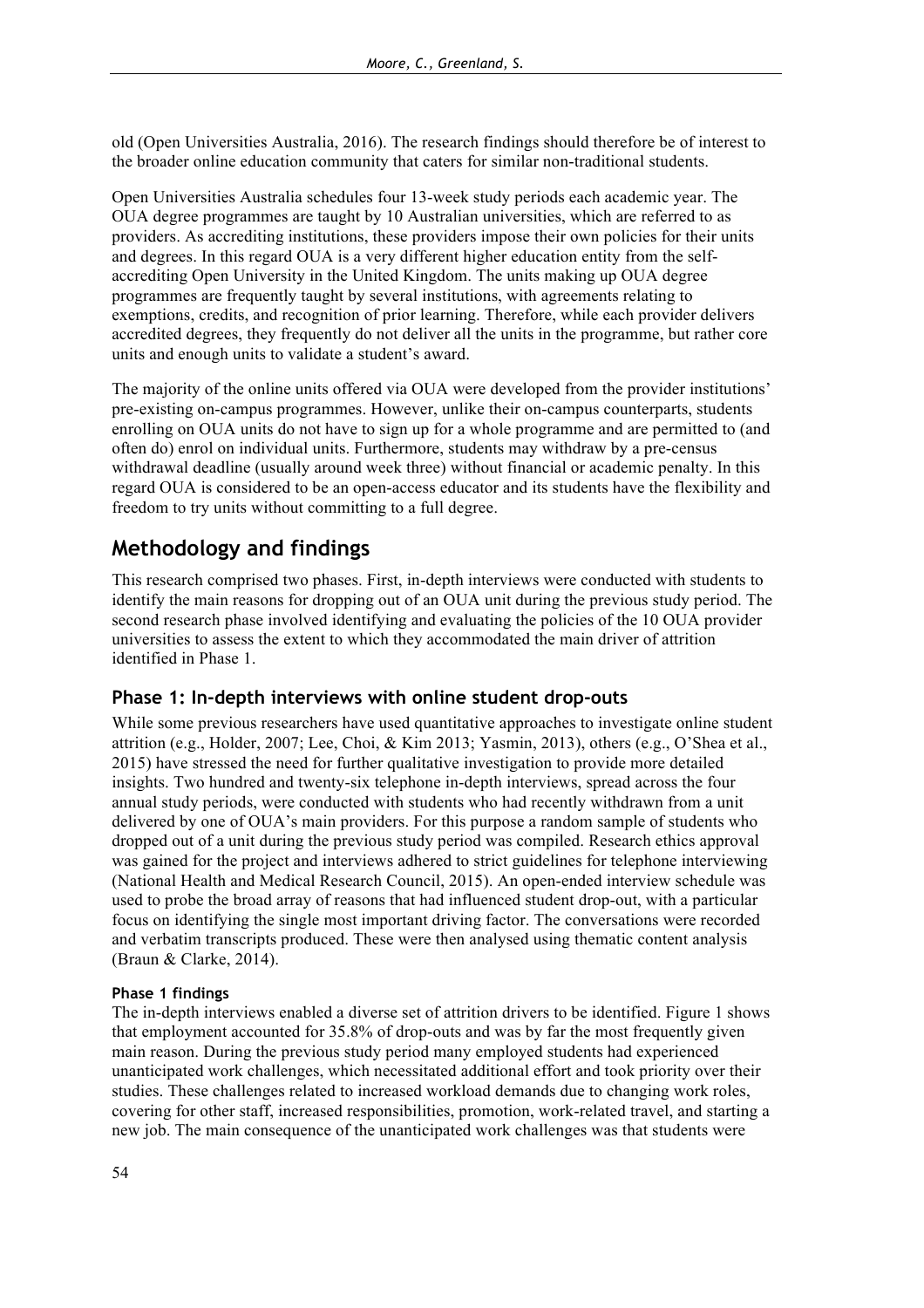

unable to overcome assessment hurdles. This manifested in failure to submit assignments on time and/or an inability to sit exams.

**Fig. 1** The main reasons given by online students for dropping out

Although the purpose of the first research phase was to identify the most important driver of student drop-out, Fig. 1 reveals a range of other attrition factors. The next most frequently mentioned reasons for dropping out were enrolment dimensions relating to the open-access nature of the OUA programme. Because OUA permits students to trial online units without financial or academic penalty as long as they withdraw by the pre-census deadline, many students enrolled to see what a unit was like before deciding whether to continue. The greater flexibility offered by online studies compared with on-campus courses, and the exploratory nature of online student enrolment, has also been noted as an attrition driver in other research (Boston, Ice, & Burgess, 2012).

Family commitments, health, and personal reasons, also had a significant combined effect on drop-out. Collectively, these personal aspects accounted for 29% of the main reasons given for withdrawing from online studies. The remaining reasons related to characteristics of the institution, the programme, and the individual unit.

### **Phase 2: Online programme policy reviews**

The objective of Phase 1 was to identify the main reason for drop-out, so that Phase 2 of the research could evaluate the extent to which institutional policies accommodate this key driver of attrition. Phase 1 identified unanticipated, challenging employment situations as the most important driver of online student drop-out. Because the main consequence was that these working students were unable to complete their assignments on time and/or sit the exam, Phase 2 investigated whether the assessment policies of the 10 OUA providers recognised employment as grounds for granting concessions and extensions.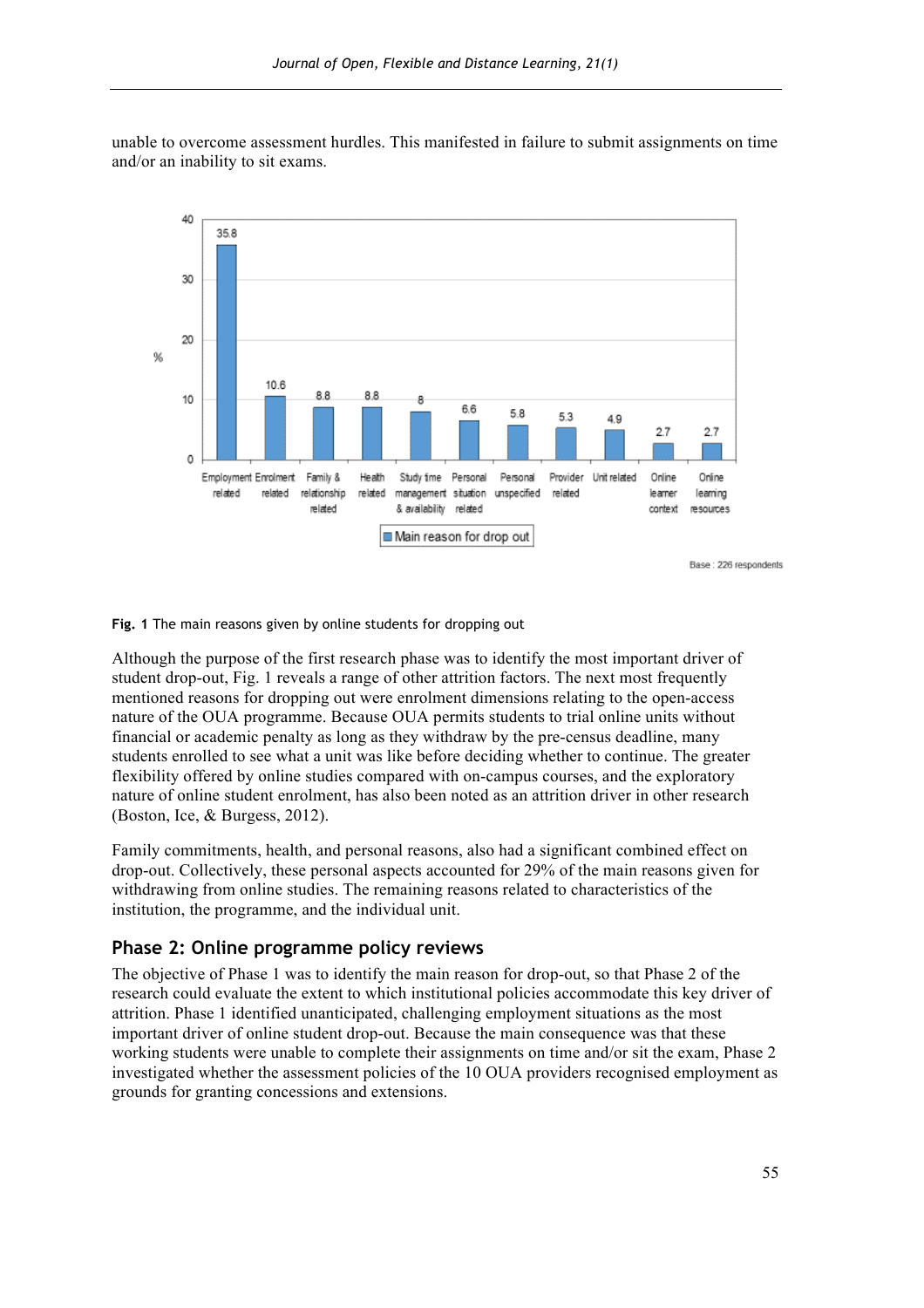The relevant assessment policy documents were located on each provider institution's public webpage, and accessed through links on the OUA website. Once the policies were identified, they were manually reviewed using textual analysis (Mueller, 2015), and explored using search terms such as assessment, policy, procedure, extension, concession, and extenuating circumstance. Using this method, the protocol for granting assessment concessions and extenuating circumstances for online students on the grounds of employment commitments was identified. Any details that indicated the provider did not recognise employment were also captured.

#### **Phase 2 findings**

The assessment policy analysis revealed that all the OUA higher education providers consider traditional extenuating circumstances, such as medical issues and bereavement, to be grounds for granting flexibility and concessions. However, the recognition of employment was variable across providers. Table 1 presents a synopsis of the OUA providers' assessment policies in relation to their specific acknowledgement (or otherwise) of online student employment issues as grounds for granting assignment extensions and concessions.

| <b>OUA</b><br>provider | Employment mentioned as an<br>extenuating circumstance for<br>assessment extension/concession | Example of policy detail for granting assessment<br>extension/concession                                |
|------------------------|-----------------------------------------------------------------------------------------------|---------------------------------------------------------------------------------------------------------|
|                        | Yes                                                                                           | "Work-related circumstances based on written evidence by<br>his/her employer"                           |
| $\mathbf{2}$           | Yes                                                                                           | "Unavoidable and unexpected work commitments (e.g. relocation,<br>changes to fly-in-fly-out schedules)" |
| 3                      | Yes                                                                                           | "Unavoidable work commitments"                                                                          |
| 4                      | Yes                                                                                           | "Unavoidable employment known in advance"                                                               |
| 5                      | Yes                                                                                           | "Employment related circumstances that are beyond the student's<br>control"                             |
| 6                      | No                                                                                            | No mention of employment - extensions may be given at the<br>convenor's discretion                      |
| $\overline{7}$         | No                                                                                            | No clear statement regarding grounds for granting extensions                                            |
| 8                      | No                                                                                            | " being busy with other work is not a valid reason for an<br>extension"                                 |
| 9                      | No                                                                                            | No mention of employment, but "extraordinary causes"<br>considered at the convenor's discretion         |
| 10                     | No                                                                                            | No mention of employment $-$ extensions may be given at the<br>convenor's discretion                    |

**Table 1** Summary of the assessment policies of the 10 OUA tertiary education providers<sup>1</sup> in relation to provision of employment related concessions

In Table 1 the 10 OUA education provider institutions have been anonymised and are presented no particular order. As illustrated, five OUA providers did at least acknowledge the challenges students face in relation to work commitments and indicated that unavoidable work commitments may be considered at the unit convenor's discretion. However, the specific details regarding

 $\overline{a}$ <sup>1</sup> Based on assessment policy documents from: Charles Darwin University (2016), Curtin University (2015), Griffith University (2016), La Trobe University (2016), Macquarie University (2016), Murdoch Institute of Technology (2015), Royal Melbourne Institute of Technology (2016), Swinburne University of Technology (2014), University of New England (2016), University of South Australia (2016)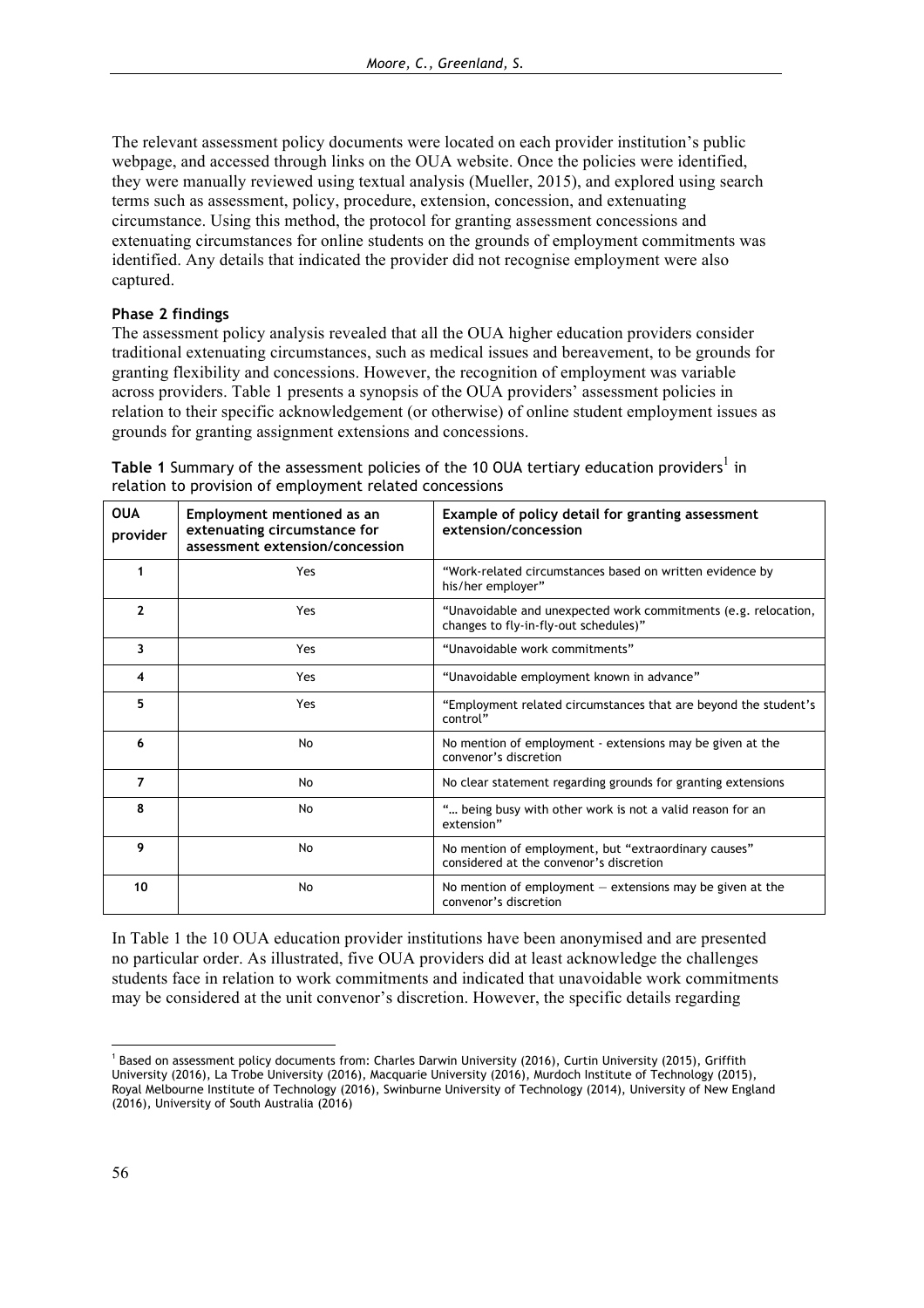exactly what these work-related commitments might be were lacking. Only one institution gave an example of employment scenarios that would be considered:

… relocation and changes to fly-in-fly-out schedules … [Provider 2]

Another institution had a caveat that required students to let their employment situation be known in advance of any assessment deadline if they were to be eligible for consideration in this regard. The other five providers made no specific mention of employment as an extenuating circumstance. One institution even stated, in relation to its online/blended programmes and assignment concession, that:

… being busy with other work is not a valid reason for an extension [Provider 8]

### **Discussion**

The rising demand for higher education from non-traditional, working students (Bradley et al., 2008) has driven the huge global growth in online learning. However, this growth has been accompanied by very high levels of online student attrition—even a small reduction in these numbers could therefore have substantial consequences for online programme profitability. Reducing online student drop-out rates would also help institutions to overcome the associated resource planning issues and negative perceptions of education quality. Research that investigates the drivers of online student attrition and identifies ways to overcome them should therefore be a priority.

In this study, 35.8% of students withdrew from Australian open-access online units as a result of changing work commitments. This finding contrasts with some earlier studies of online student drop-out that focused on attrition factors relating to pedagogy and engagement (e.g., Stacey, 2002), and other online learner contexts (e.g. see Safford & Stinton, 2016). The specific employment challenges that caused the majority of online student drop-outs related to unanticipated increased workload demands (covering for colleagues who were sick or on leave), increased responsibilities and changing work roles, promotion, work-related travel, and new jobs. For most of these students, increased employment demands presented a temporary challenge that frequently required greater cognitive load and adjustment. While they were still interested in achieving their online study goals, jobs took priority over studies when students were subjected to increased work pressures. As a result, online students were unable to complete assessment hurdles in accordance with assignment deadlines or scheduled exams. They then had to wait for the next iteration of a unit, usually in the following year. As observed in other research (e.g., Waugh  $\&$  Su-Searle, 2014), the resulting time away from the virtual classroom had a significant negative effect on study momentum and progression. Some students found it difficult to get back into studying and subsequently failed to return and complete their studies.

Online students don't fit the traditional classroom teaching scenario (Business Credit, 2010) and require greater flexibility in their studies (Bradley et al., 2008). Online education is frequently advertised as offering the best option for up-skilling (Merriman, 2006) by providing learners with greater convenience and flexibility (Ware, 2014). Given that employment challenges are the major cause of online student attrition, it might be anticipated that policies would provide learner flexibility in this regard. By analysing publicly available assessment policy documents, the second phase of this research evaluated whether any flexibility was, in fact, offered as a concession for students' employment circumstances.

This research suggests that current online higher education policies may fail to acknowledge important fundamental differences between on-campus and online students. The review of the assessment protocol of the OUA tertiary education providers revealed that policies focused on providing concessions for medical and personal circumstances, which are the main issues that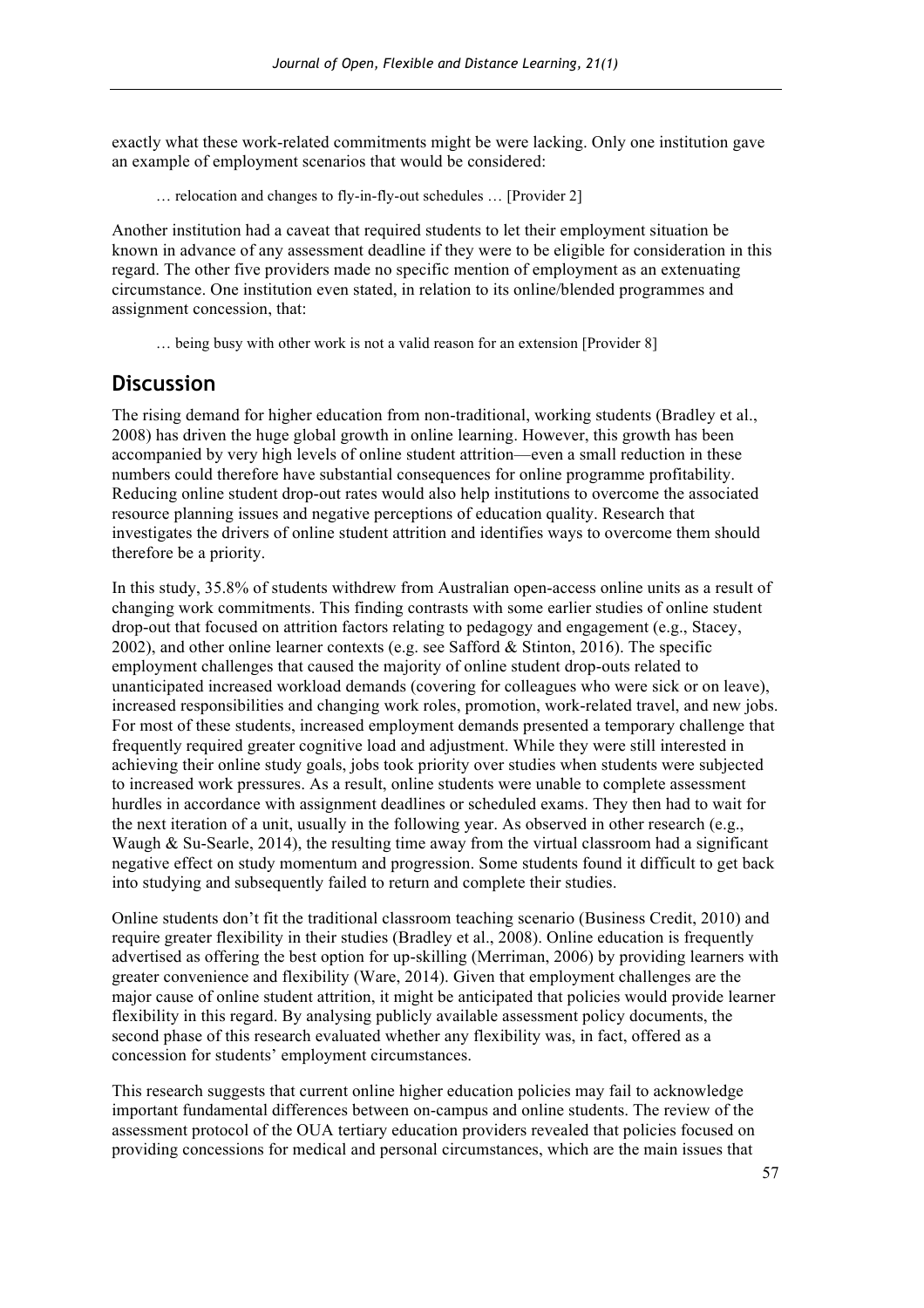challenge more traditional on-campus students. However, there was no clear or consistent protocol for accommodating online students' work-related issues, with much of the responsibility for granting extensions and concessions falling to the discretion of unit coordinators. While some providers mentioned employment as grounds for an extension or concession, only one gave specific details of the aspects of employment that would be considered. Other providers made no explicit mention of employment, with one provider even indicating that work was an invalid reason for not completing assignments.

# **Conclusion**

Unexpected employment challenges are the biggest driver of online student drop-out in the context of Australian open-access higher education. Although flexibility is offered to OUA students in terms of study location, asynchronous learning activities, choice of teaching provider, study progression, and the number of units chosen, there was a lack of flexibility in relation to accommodating student employment challenges. Inconsistent and vague policies for granting employment-related assessment extensions and concessions were found among the OUA teaching provider institutions. The lack of consideration given to employment suggests that some institutions have merely adopted on-campus policies without adequate adaptation to online students' needs—an observation that is consistent with research findings from other online education contexts (e.g., Waugh & Su-Searle, 2014). Adjusting online assessment policies and making them more flexible to accommodate students' employment challenges therefore offers scope for improving online student retention.

Online students' work-related commitments should be overtly considered in assessment policies. Other considerations include designing assessments that align more closely with workplace challenges, providing greater choice of assessment options, and offering flexible assignment submission deadlines. In this manner, online educators can overcome, or at least ameliorate, the biggest driver of online student attrition and have a positive effect on student retention.

Further research is required into the feasibility of offering online students greater flexibility. One dichotomy for institutions relates to the desire to be seen to be fair, by treating on-campus and online students equally. Some institutions, for example, appear to be firmer than others in imposing their traditional policies on online students. Another potential challenge relates to granting assessment extensions and more flexible deadlines, strategies that potentially create resource planning issues because teaching staff are required to mark assessments and process grades over a longer period, particularly if deadlines extend beyond the scheduled study period. Regardless of the challenges posed by offering flexible assessment policies, at the very least institutions could better manage online student expectations by clearly communicating exactly what, if any, flexibility is offered in relation to their employment.

A limitation of this study is that it focused on online student attrition and assessment policy in an Australian open-access education context. However, the gap identified between student employment challenges and associated assessment policies should be of interest to the broader online education community. Future research might therefore adopt a similar approach for investigating other online education contexts.

Another limitation is that this study was student focused. Subsequent research might also consider the provision of greater learner flexibility from the teacher and institutional perspectives.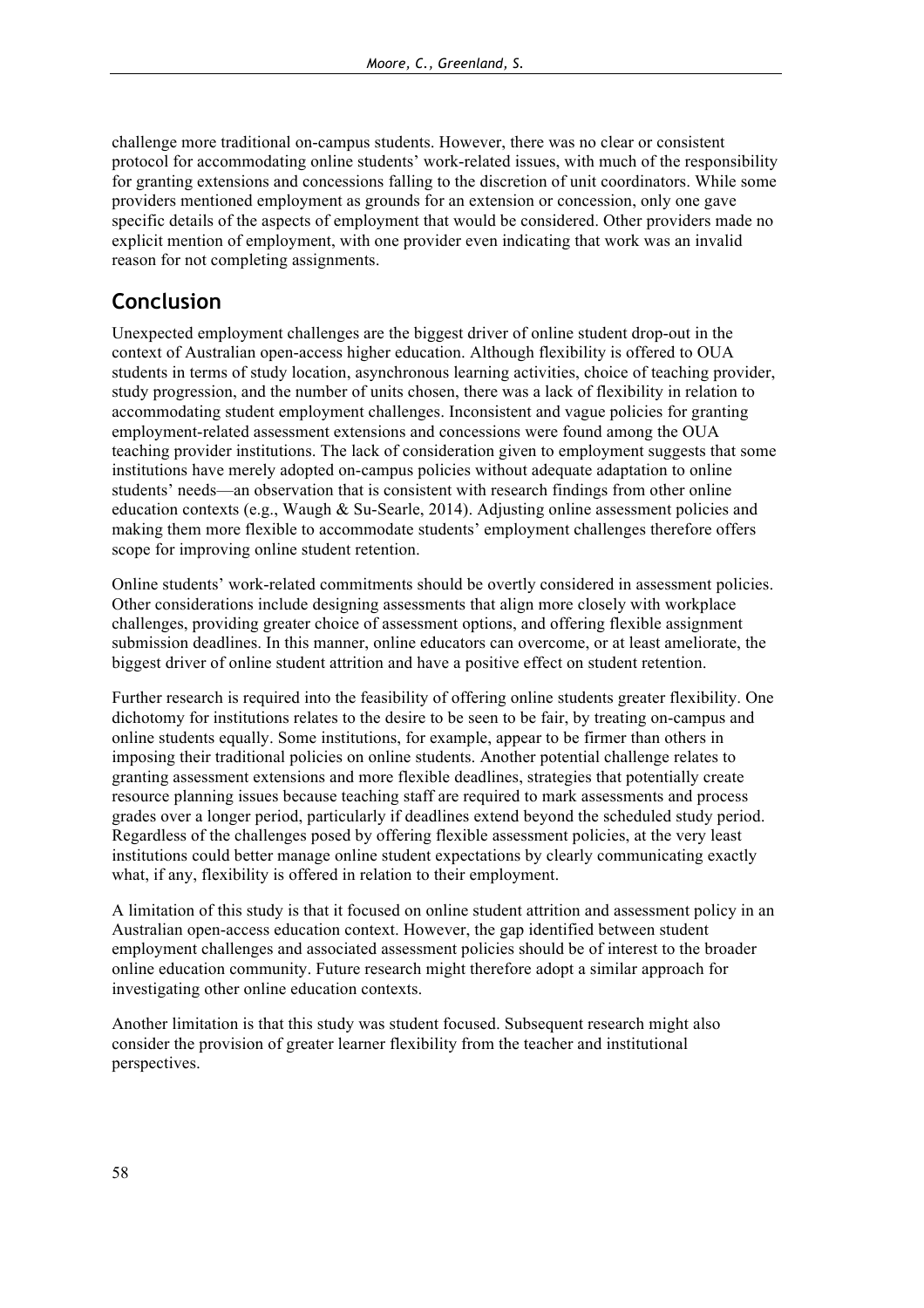#### **References**

- Boston, W., Ice, P. & Burgess, M. (2012). Assessing student retention in online learning environments: A longitudinal study. *Online Journal of Distance Learning Administration, 15*(2), 1–6.
- Bradley, D., Noonan, P., Nugent, H., & Scales, B. (2008). *Review of Australian higher education: Final report*. Canberra: Australian Government.
- Braun, V., & Clarke, V. (2014). What can 'thematic analysis' offer health and wellbeing researchers? *International Journal of Qualitative Studies on Health and Wellbeing, 9,* 26152.
- Browne, E. (2003). Conversations in cyberspace: A study of online learning. *Open Learning: The Journal of Open, Distance and e-Learning, 18*(3), 245–259.
- Burns, M. (2013). Staying or leaving? Designing for persistence in an online educator training programme in Indonesia. *Open Learning*: *The Journal of Open, Distance and e-Learning, 28*(2), 141–152.
- Business Credit. (2010). NACM: Leading education: Flexibility with online course offering. *Business Credit*, *112*(8), 26.
- Charles Darwin University. (2016). *Higher education assessment procedure (Version 1)*. Office of Learning and Teaching. [Accessed from the university website/OUA link December 2016]
- Curtin University. (2015). *Assessment and student progression manual: Consolidated policies and procedures* (7th ed.). Office of the Deputy Vice-Chancellor, Academic. [Accessed from the university website/OUA link December 2016]
- Dearnley, C., & Matthew, B. (2007). Factors that contribute to undergraduate student success. *Teaching in Higher Education, 12*(3), 377–391.
- Department of Education and Training. (2017). *Completion rates of higher education students: Cohort analysis, 2005–2014.* Retrieved from https://docs.education.gov.au/system/files/doc/other/cohort\_analysis\_2005-2014\_0.pdf
- Forsyth, H., Pizzica, J., Laxton, R., & Mahony, M. J. (2010). Distance education in an era of elearning: Challenges and opportunities for a campus-focused institution. *Higher Education Research & Development, 29*(1), 15–28.
- Gabriel, M. A. (2004). Learning together: Exploring group interactions online [1]. *Journal of Distance Education, 19*(1), 54–72.
- Greenland, S. J., & Moore, C. (2014). Patterns of student enrolment and attrition in Australian open access online education: A preliminary case study. *Open Praxis, 6*(1), 45–54.
- Griffith University. (2016). *Assessment submission and return procedures.* Griffith University Learning and Teaching Committee. Retrieved from: http://policies.griffith.edu.au/pdf/Assessment%20Submission%20and%20Return%20Procedur es.pdf
- Hartnett, M. (2012). Relationships between online motivation, participation, and achievement: More complex than you might think. *Journal of Open, Flexible and Distance Learning, 16*(1), 28–41.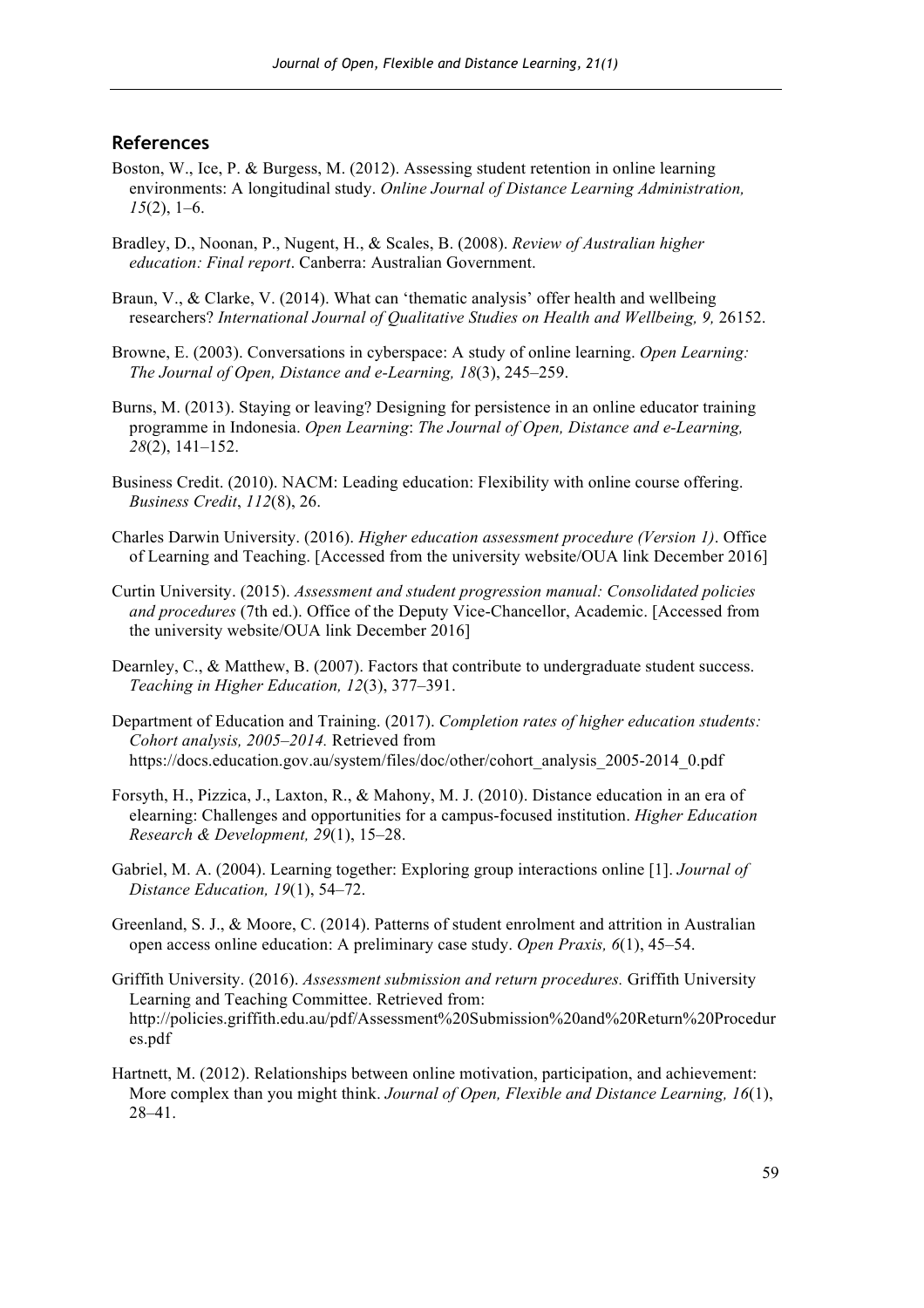- Holder, B. (2007). An investigation of hope, academics, environment, and motivation as predictors of persistence in higher education online programs. *Internet and Higher Education, 10*, 245–260.
- La Trobe University. (2016). *Late submission of assessment tasks policy: Policy database document reference number 112026P.* [Accessed from the university website/OUA link December 2016]
- Lee, Y., Choi, J., & Kim, T. (2013). Discriminating factors between completers of and dropouts from online learning courses. *British Journal of Educational Technology, 44*(2), 328–333.
- Lim, D. H., Morris, M. L., & Kupritz, V. W. (2007). Online vs. blended learning: Differences in instructional outcomes and learner satisfaction. *Journal of Asynchronous Learning Networks, 11*(2), 27–42.
- Liu, Y. (2007). A comparative study of learning styles between online and traditional students. *Journal of Educational Computing Research, 37*(1), 41–63.
- Maathuis-Smith, S., Wellington, S., Cossham, A., Fields, A., Irvine, J., Welland, S., & Innes, M. (2011). Obtaining high retention and completion rates in a New Zealand ODL environment: A case study of strategies employed by Information and Library Studies Faculty at the Open Polytechnic. *Journal of Open, Flexible and Distance Learning, 15*(1), 31–45. Retrieved from http://www.jofdl.nz/index.php/JOFDL/article/view/14
- Macquarie University. (2016). *Disruption to studies.* [Accessed from the university website/OUA link December 2016]
- Martin, S., & Fox Koob S. (2017, January 18). Third of university students failing to complete course. *The Australian*.
- Merriman, K. (2006). Employers warm up to online education: Online degree programs offer flexibility and cost advantages that are becoming increasingly popular. *HRMagazine*, *51*(1), 79–82.
- Mueller, R. A. (2015). Do values drive the plan? Investigating the nature and role of organizational values in university strategic planning. *Tertiary Education and Management, 21*(1), 41–55.
- Murdoch Institute of Technology. (2015). *Assessment policy.* [Accessed from the university website/OUA link December 2016]
- National Health and Medical Research Council. (2015). *National statement on ethical conduct in human research*, National Health and Medical Research Council. Retrieved from https://www.nhmrc.gov.au/guidelines-publications/e72
- Open Universities Australia. (2016). *2015 OUA Year in Review.* 2015 Annual Report. Retrieved from https://www.open.edu.au/yearinreview2015/
- O'Shea, S., Stone, C., & Delahunty, J. (2015). I 'feel' like I am at university even though I am online. Exploring how students narrate their engagement with higher education institutions in an online learning environment. *Distance Education*, *36*(1), 41–58.
- Palmer, S. (2012). Understanding the context of distance students: Differences in on- and offcampus engagement with an online learning environment. *Journal of Open, Flexible and*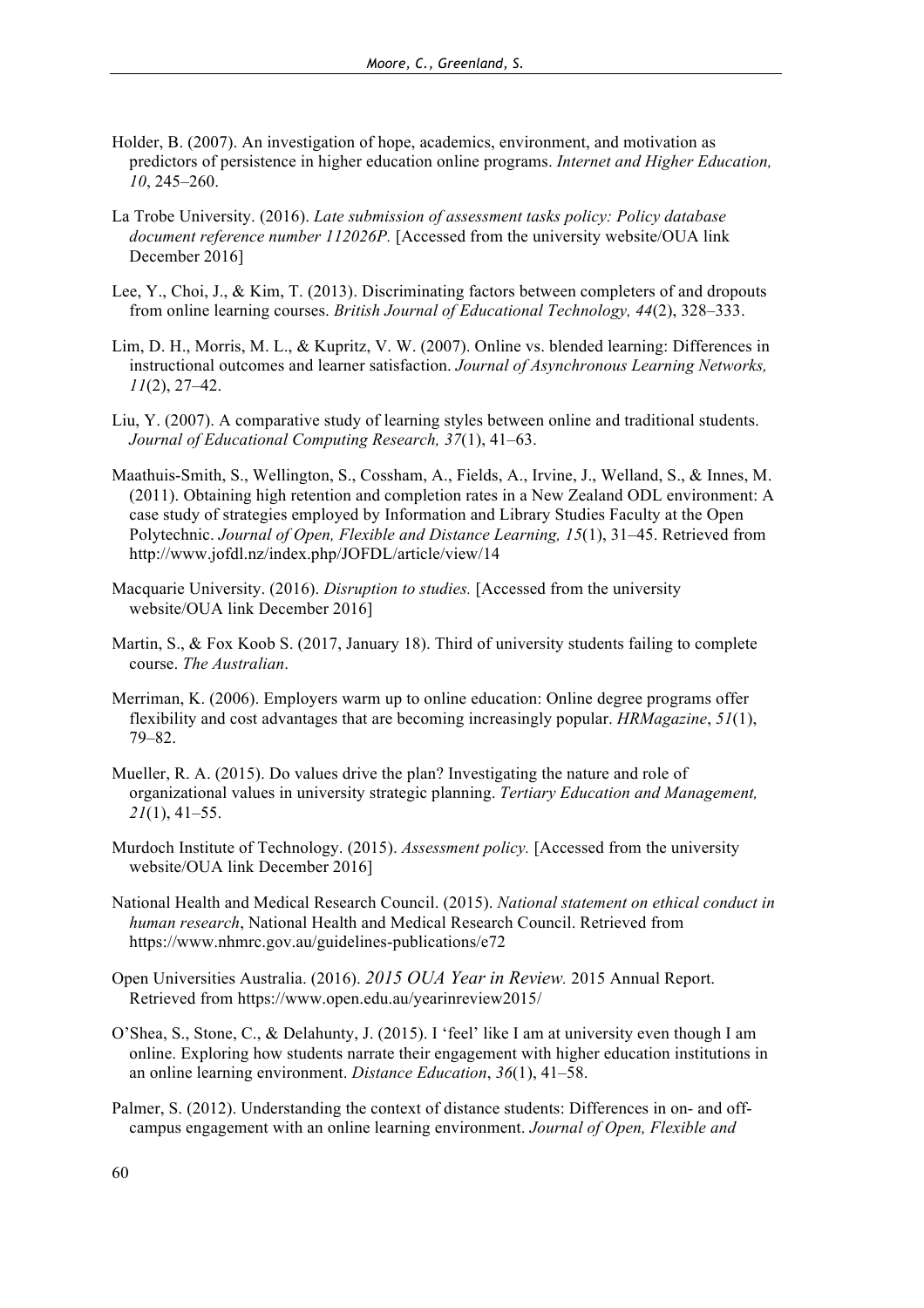*Distance Learning, 16*(1), 70–82. Retrieved from http://www.jofdl.nz/index.php/JOFDL/article/view/85

- Powell, S., Tindal, I., & Millwood, R. (2008). Personalized learning and the Ultraversity experience. *Interactive Learning Environments, 16*(1), 63–81.
- Rovai, A. P., & Jordan, H. M. (2004). Blended learning and sense of community: A comparative analysis with traditional and fully online graduate courses. *The International Review of Research in Open and Distributed Learning, 5*(2), 1–12.
- Royal Melbourne Institute of Technology. (2016). *Policies and procedures: Assessment: Adjustments to assessment procedure*. [Accessed from the university website/OUA link December 2016]
- Safford, K., & Stinton, J. (2016). Barriers to blended digital distance vocational learning for nontraditional students. *British Journal of Educational Technology, 47*(1), 135–150.
- Sener, J., & Hawkins, R. L. (2007). Factors affecting completion rates in asynchronous online facilitated faculty professional development courses. *International Journal of Instructional Technology and Distance Learning, 4*(12).
- Simpson, O. (2013) Student retention in distance education: Are we failing our students? *Open Learning: The Journal of Open, Distance and e-Learning*, *28*(2), 105–119.
- Stacey, E. (2002). Learning links online: Establishing constructivist and collaborative learning environments. In S. McNamara & E. Stacey (Eds.). *Untangling the Web: Establishing Learning Links.* Proceedings of ASET Conference, Melbourne, 7–10 July.
- Summers, J. J., Waigandt, A., & Whittaker, T. A. (2005). A comparison of student achievement and satisfaction in an online versus a traditional face-to-face statistics class. *Innovative Higher Education, 29*(3), 233–250.
- Swinburne University of Technology. (2014). I. [Accessed from the university website/OUA link December 2016]
- Taipjutorus, W., Hansen, S., & Brown, M. (2012). Investigating a relationship between learner control and self-efficacy in an online learning environment. *Journal of Open, Flexible and Distance Learning, 16*(1), 56–69. Retrieved from http://www.jofdl.nz/index.php/JOFDL/article/view/95
- Unis Australia calls for perspective on completion rates. (2017, January 18). *Charles Darwin University Newsroom.* Retrieved from http://www.cdu.edu.au/newsroom/unis-australia-callsfor-perspective-on-completion-rates
- University of New England. (2016). Assessment policy and procedures. [Accessed from the university website/OUA link December 2016]
- University of South Australia. (2016). Assessment policy and procedures manual. [Accessed from the university website/OUA link December 2016]
- Ware, J. (2014). Earning an MBA online: Internet-based programs offer flexibility. *Florida Trend*, *56*(12), 84.
- Waugh, M., & Su-Searle, J. (2014). Student persistence and attrition in an online M.S. program: Implications for program design. *International Journal on E-Learning*, *13*(1), 101–121.